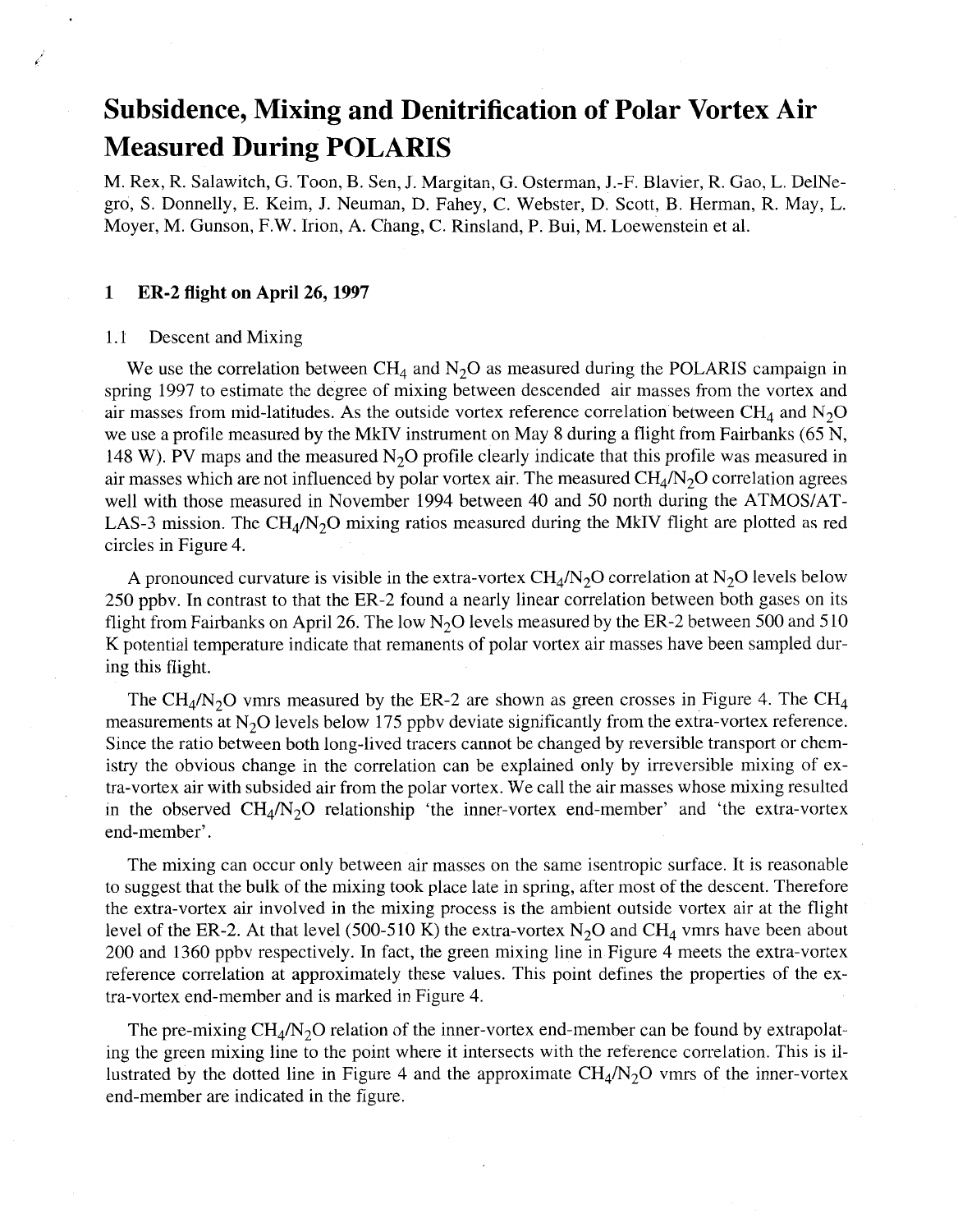A certain amount of curvature in the green mixing line indicates that the inner-vortex end-members for the various probed air masses had slightly different properties. Inhomogenous subsidence inside the polar vortex tends to cause inhomogenous properties of the vortex air masses on one isentropic level. Subsequent isentropic mixing within the vortex tend to homogenize these differences. The observed curvature in the vortex  $CH_4/N_2O$  mixing line might indicate that this homogenization was not complete before the mixing with extra-vortex air started.

The respective  $CH_4$  and  $N_2O$  mixing ratios of the various inner-vortex end-members have been calculated for all measurements along the ER-2 flight track. This has been done by calculating the intersections of the reference correlation with straight lines through the respective  $CH_4/N_2O$  measurements and the extra-vortex end-member, assuming that the reference correlation reflects the situation during the formation of the vortex in fall reasonably well. This assumption is justified by the fact that the correlations measured by the MkIV agree well with the correlations measure in November 1994 during ATMOS/ATLAS-3. Figure 5b shows the  $N<sub>2</sub>O$  vmr of the calculated intersections which are interpreted as the pre-mixing  $N_2O$  vmrs of the inner-vortex end-members. The uncertainties of these values have been estimated based on the uncertainties in the definition of the properties of the extra-vortex end-member and the precision of the MkIV measurements.

The approximate altitudes from which the inner-vortex end-members subsided through the winter are shown in Figure 5c. The altitudes have been estimated using the calculated pre-mixing inner-vortex  $N_2O$  vmr and the MKIV extra-vortex  $N_2O$  profile.

The ratio between inner-vortex air and extra-vortex air in the sampled air masses has been calculated from the N<sub>2</sub>O vmr of the extra-vortex end-member, the measured N<sub>2</sub>O vmrs and the N<sub>2</sub>O vmrs of the respective inner-vortex end-members. The results are given in Figure 5d.

#### 1.2 Denitrification

The pre-mixing  $NO<sub>y</sub>$  vmrs of the inner-vortex end-members can be estimated from the calculated pre-mixing N<sub>2</sub>O vmrs of these air masses and the  $NO<sub>v</sub>/N<sub>2</sub>O$  correlation measured by the MkIV instrument for extra-vortex conditions. Again we assume that the extra-vortex conditions reflect the situation during the formation of the vortex reasonably well, which is justified by the good agreement with the correlations measured by ATMOS/ATLAS-3  $NO<sub>v</sub>/N<sub>2</sub>O$  during November 1994.

The uncertainties of the calculated pre-mixing  $N_2O$  vmrs and the precision of the MKIV  $NO_v$ and  $N_2O$  measurements have been used to estimate the uncertainties of the pre-mixing  $NO_v$  vmrs in the inner-vortex mixing-members. Comparisons of the MkIV  $NO_y / N_2O$  correlation with the ATMOS/ATLAS-3 measurements in fall 1994 suggest that at the relavant  $N<sub>2</sub>O$  levels around 30 ppbv the natural variability of the correlation is rather small, i.e. within the error bars of the MkIV instrument.

The pre-mixing  $NO<sub>v</sub>$  vmrs of the extra-vortex end-member have been estimated from the MkIV NO<sub>y</sub> measurements at the flight level of the ER-2 and the extra-vortex (i.e. N<sub>2</sub>O vmr > 200 ppb) measurements of the ER-2. The estimated pre-mixing  $NO<sub>y</sub>$  vmrs of the inner-vortex and extra-vortex air masses together with the fraction of inner-vortex vs. extra-vortex air has been used to predict the NO<sub>y</sub> mixing ratio which should have been present for each N<sub>2</sub>O measurement along the flight path of the ER-2 in absence of denitrification. Figure 5e shows the calculated  $NO_v^*$ , the  $NO_v^*$ which have been estimated from the  $N_2O$  vmrs without considering subsidence and mixing and the measured  $NO<sub>v</sub>$  along the flight path of ER-2.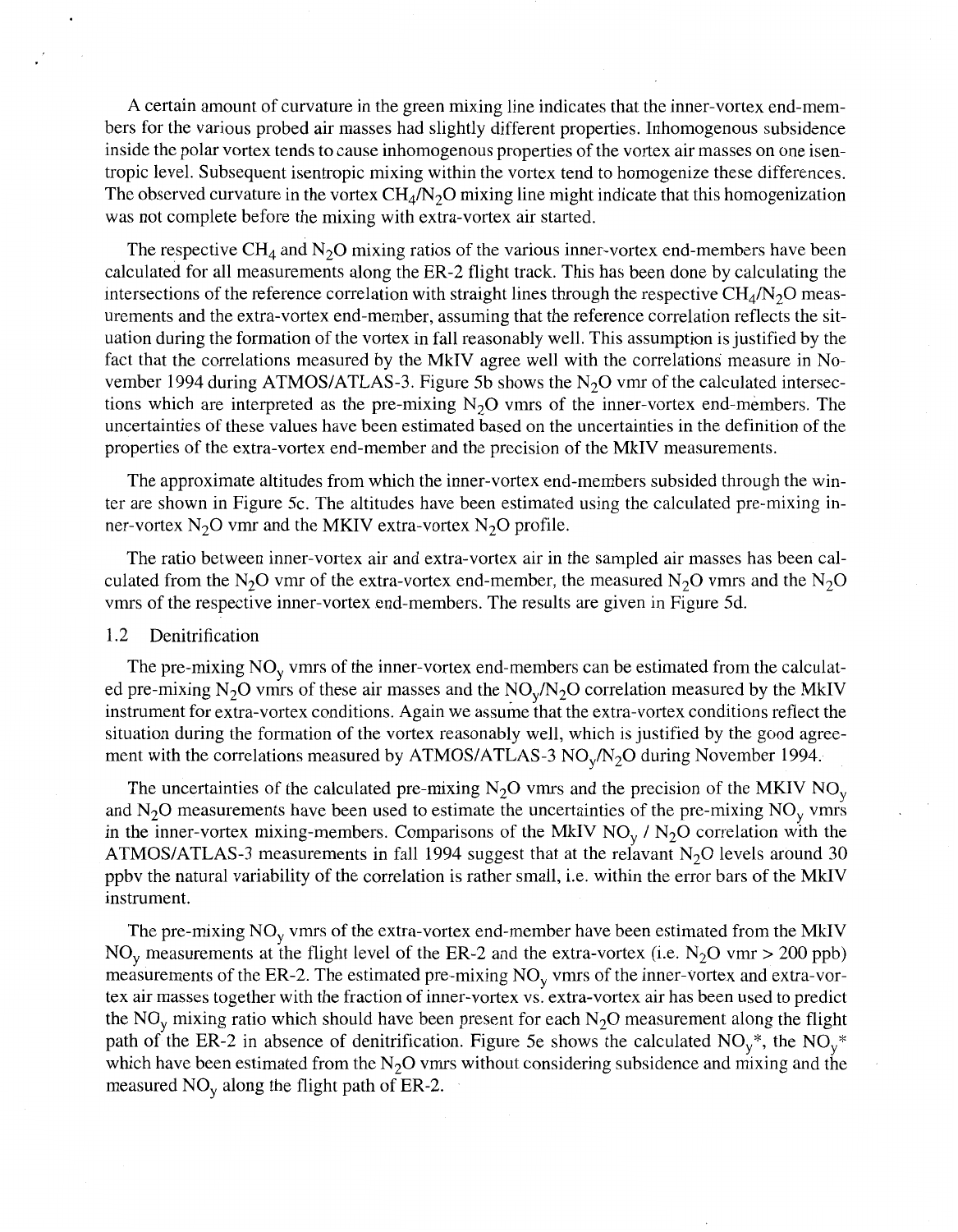Figure 6 shows the extra-vortex reference  $NO<sub>v</sub>$ , the  $NO<sub>v</sub><sup>*</sup>$  calculated for subsidence and end-member mixing derived from the CH<sub>4</sub>/N<sub>2</sub>O correlation and the measured NO<sub>v</sub> against N<sub>2</sub>O. The NO<sub>v</sub><sup>\*</sup> agrees well with the measured NO<sub>v</sub> for N<sub>2</sub>O mixing ratios larger than 125 ppbv. This shows that in this region the observed deficit in  $NO<sub>v</sub>$  can be explained by subsidence and end-member mixing alone. However, at N<sub>2</sub>O level below 100 ppbv, a deficit of measured NO<sub>v</sub> compared with  $NO_v^*$  is visible. The 1-2 ppbv deficit in  $NO_v$  is interpreted as the result of mild irreversible denitrification earlier in the winter. Since the denitrification took place before the bulk of the mixing, it is already diluted by the mixing effect. The average pre-mixing inner-vortex denitrification for those air masses should have been around 2-3 ppby to cause the observed deficit in  $NO_y$ . Most likely the denitrification inside the polar vortex caused a patchy picture of higher denitrified areas and areas without denitrification. In the following weeks the comparable fast mixing inside the vortex caused a certain amount of averaging over the different air masses inside the vortex yielding the 2-3 ppbv denitrification reported above. This process took place before the mixing with outside vortex air masses.

## **2 ER-2 flight on June 30,1997**

The same analysis have been made with measurements of the ER-2 flight on June 30, 1997. The results are shown in Figures 7-8.

During this flight the ER-2 found remnants of polar vortex air at 5 10-530 K potential temperature, i.e. slightly higher altitudes compared with the flight of April 26. The inner vortex end-members probed during the flight descendet from about 37 km during the winter (Figure 7b). The calculated  $NO_y^*$  and the  $NO_y$  measurements agree very well throughout the flight (Figure 8). The large deficits of  $NO<sub>v</sub>$  compared with the extra-vortex reference can be explained by descent and mixing alone. No indication for denitrification was found.

# **3 OMS flight on June 30,1997**

On the same day as the latter ER-2 flight, the OMS balloon borne instrument payload measured a profile of several trace species and found polar vortex air in two altitude regions around 500-520 K and 615-637 K potential temperature. The measured  $CH<sub>4</sub>/N<sub>2</sub>O$  mixing ratios obtained during the descent are plotted in Figure 9 together with the extra-vortex reference measured by the MkIV instrument.

The vortex air masses found around 500-520 K had similar properties as those probed by the ER-2 on the same day and in the same altitude region. The measurements in air masses which have not been influenced by the polar vortex (black crosses in Figure 9) agree remarkably well with the measurements of the MkIV instrument in May.

Now we focus on the air masses probed between 615 and 637 K potential temperature. The CH<sub>4</sub>/  $N<sub>2</sub>O$  relation of these air masses reveal a mixing line with a steeper slope than those indicated by the ER-2 measurements at lower altitudes. The mixing line meets the reference correlation at  $CH<sub>4</sub>/$ N<sub>2</sub>O mixing ratios of 1130 ppbv and 140 ppbv respectively. The MkIV measurement at this point was taken at 615 K potential temperature which coincides well with the range of levels of the OMS measurements forming the mixing line. The slope of the mixing line indicates that the inner-vortex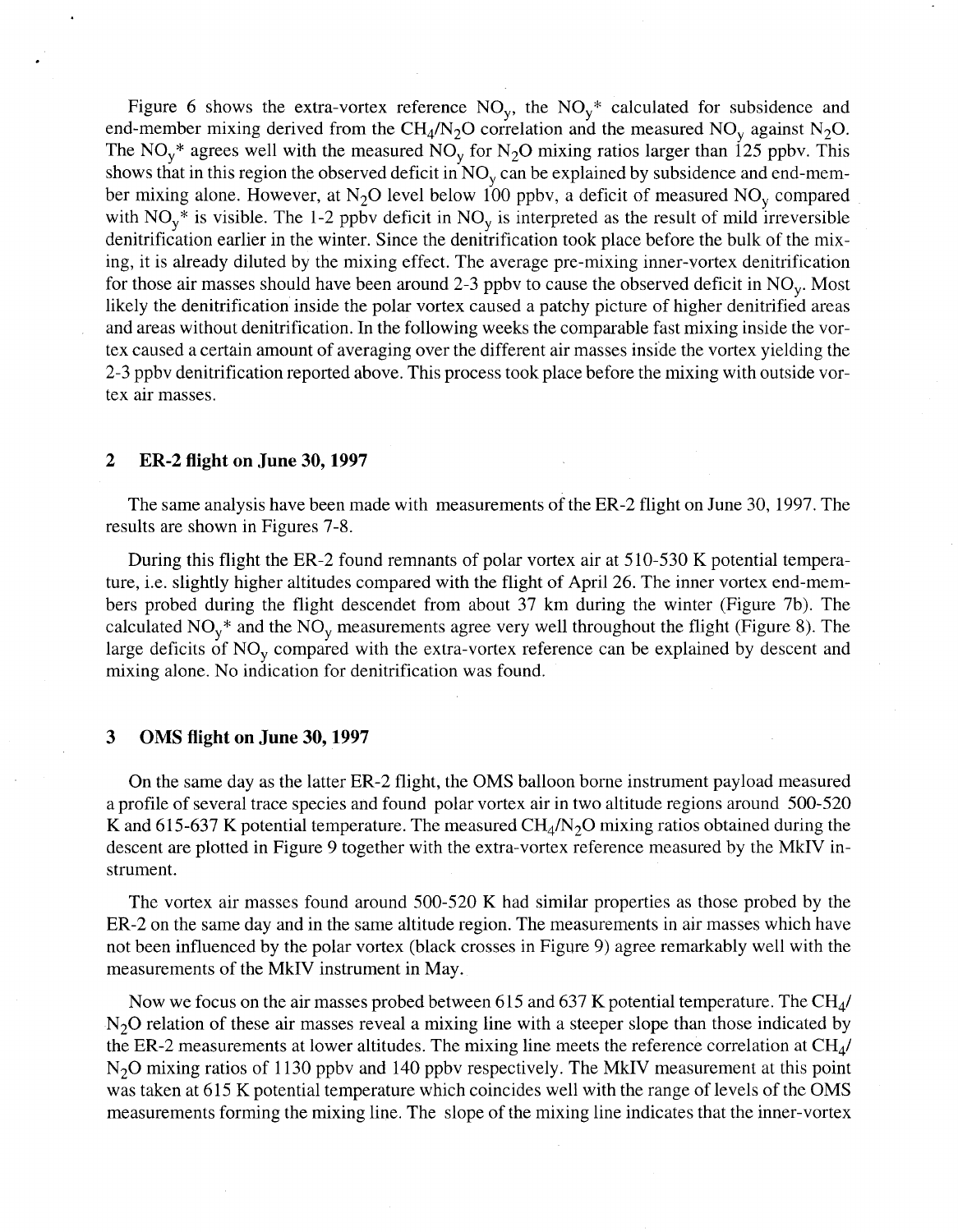end-member originated from well above the altitude reached by the MkIV instrument (37 km). We used data from ATMOS/ATLAS-3 to identify the intersection of the extended mixing line with the reference correlation of  $CH<sub>4</sub>/N<sub>2</sub>O$  (Figure 10). The intersection of the dashed mixing line in Figure 10 with the extra-vortex reference indicates that the inner vortex mixing member originated at an extremely low N<sub>2</sub>O level and at a CH<sub>4</sub> level of about 200 ppbv. Figure 11 shows that such low CH<sub>4</sub> levels are normally found above 50 km altitude. This result indicates that the air masses probed by the OMS platform between 615 and 637 K are the result of mixing of extra-vortex air with mesospheric air, wich descended inside the polar vortex.

The  $NO_v/CH_4$  correlation measured by ATMOS/ATLAS-3 between 40 and 50° N (Figure 12) has been used to calculate  $NO_v^*$  from the estimated pre-mixing inner-vortex  $CH_4$  vmrs for the air masses probed by the OMS platform between 615 and 637 K potential temperatures (Figure 13). This Figure shows that above 600 K quite low  $NO_v/N_2O$  ratios can be produced purely by mixing processes between subsided mesospheric air masses with extra-vortex air.

## **4 Conclusions**

*ER-2flight on April 26, 1997:* The vortex air found at 500-5 10 K descended from an early winter altitude of about 33 km. Slightly denitrified air was found only for N20 levels below 100 ppbv. The apparent 1-2 ppbv deficit in NOy at these N20 levels can be explained by a pre-mixing denitrification of about 2-3 ppbv.

*ER-2flight on June 30, 1997:* The inside vortex air found at 520-530 K descended from an early winter altitude of about 37 km. NOy\* and NOy agree very well throughout the flight. No indication for denitrification was found. The measured low NOy values are the result of descent and mixing.

*OMS profile on June 30, 1997:* The air masses measured at around 620 K potential temperature level have been the result of mixing of extra-vortex air from that level with mesospheric air, which previously subsided in the vortex. The NOy vmrs estimated for those air masses from subsidence and mixing are as low as 7 ppbv at N20 levels between 50 and 75 ppbv.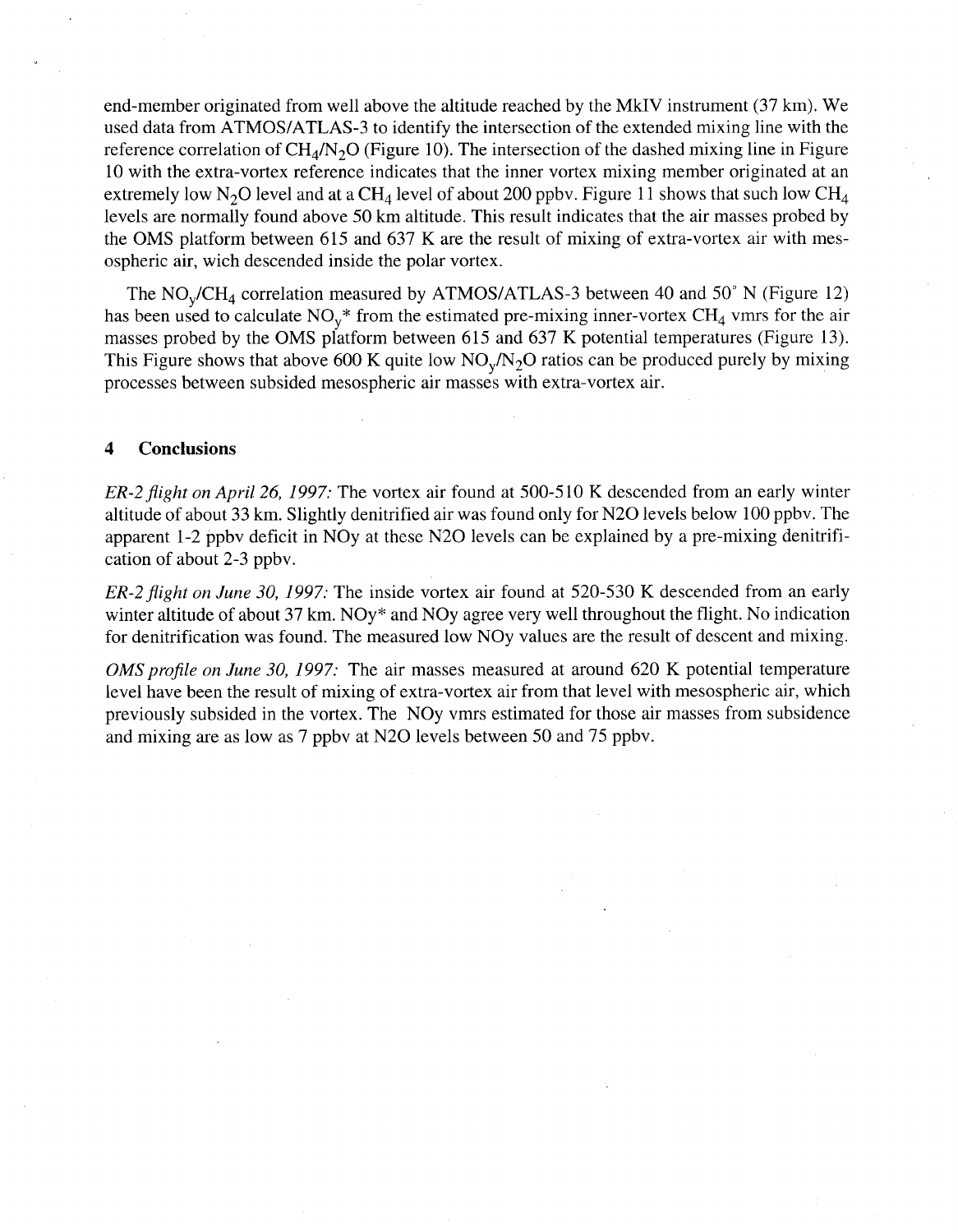

**Figure 1: NO<sub>v</sub>/N<sub>2</sub>O** correlations measured during the MkIV flight on May 8, 1997 and during the ER-2 flight on April 26,1997. The **MkIV** data represent a vertical profie between 8 and 37 **km** altitude. The potential temperatures of some data points are indicated in the plot. The error bars denote the 10 precision of the MkIV measurements. All ER-2 data points have been measured between potential temperatures of 500 and 510 K. The ER-2 NO<sub>y</sub> measurements were obtained by the **NOAA** chemilumescence instrument with a 1  $\sigma$  total uncertainty of better than 10 % (? precision); the ER-2 N<sub>2</sub>O measurements were made by the ALIAS diode laser instrument with a 1 $\sigma$  total uncertainty of 5% (1% precision). The dashed, dotted and dash-dotted lines illustrate scenarios with different degrees **of** denitrification and descent that could explain the low NO, vmrs observed by the ER-2 at N20 values below **100** ppbv.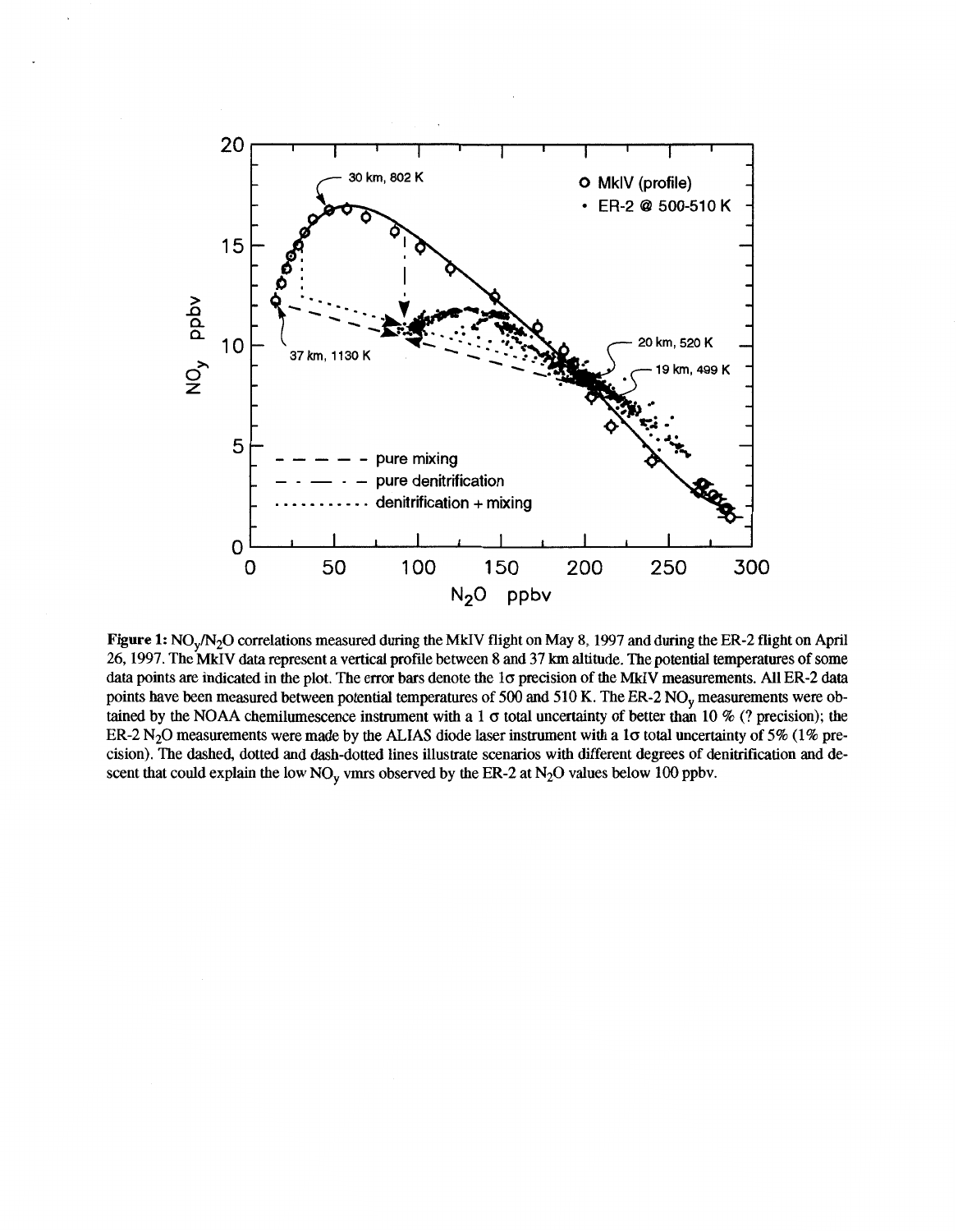

**Figure 2: As in Figure 1, but for ER-2 data measured during an early winter and amid-winter flight during AASE in**  1989. The ER-2 data has not been filtered by  $\Theta$ . The ER-2 observations of N<sub>2</sub>O were obtained by the ATLAS instrument with a  $1 \sigma$  total uncertainty of  $3\%$ .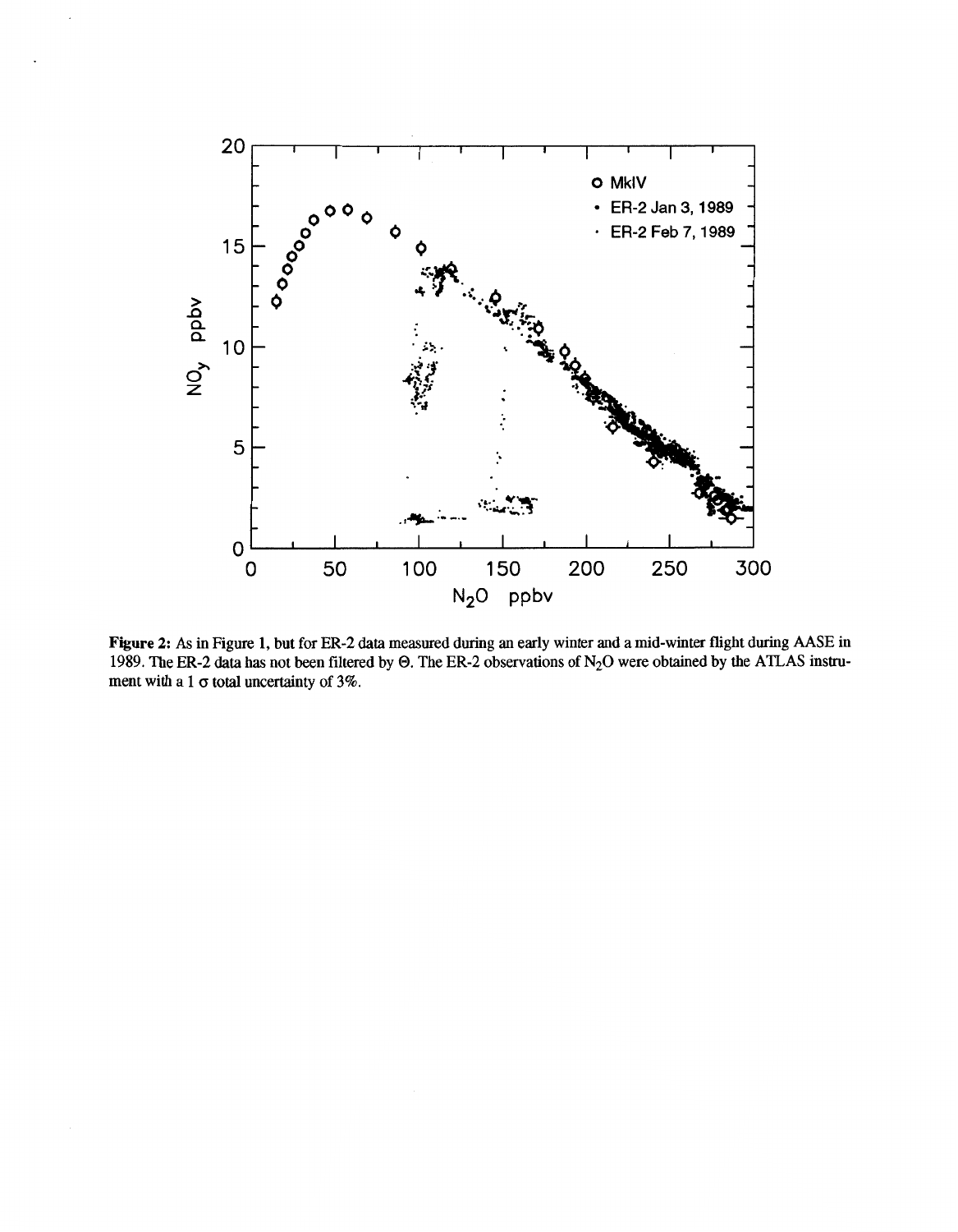

 $\ddot{\phantom{a}}$ 

**Figure 3:** Illustration of the large scale descent in the polar vortex, which brings air masses from high altitudes to low potential temperature levels where they *can* mix with outside vortex air mainly during the late vortex and vortex break up period. In the right hand panel the descended inner-vortex mixing member is marked by an 'i' and the extra-vortex mixing member is marked by an 'e'. To predict the properties of the mixed air masses, the original level of the air **mass**  'i' has to be estimated.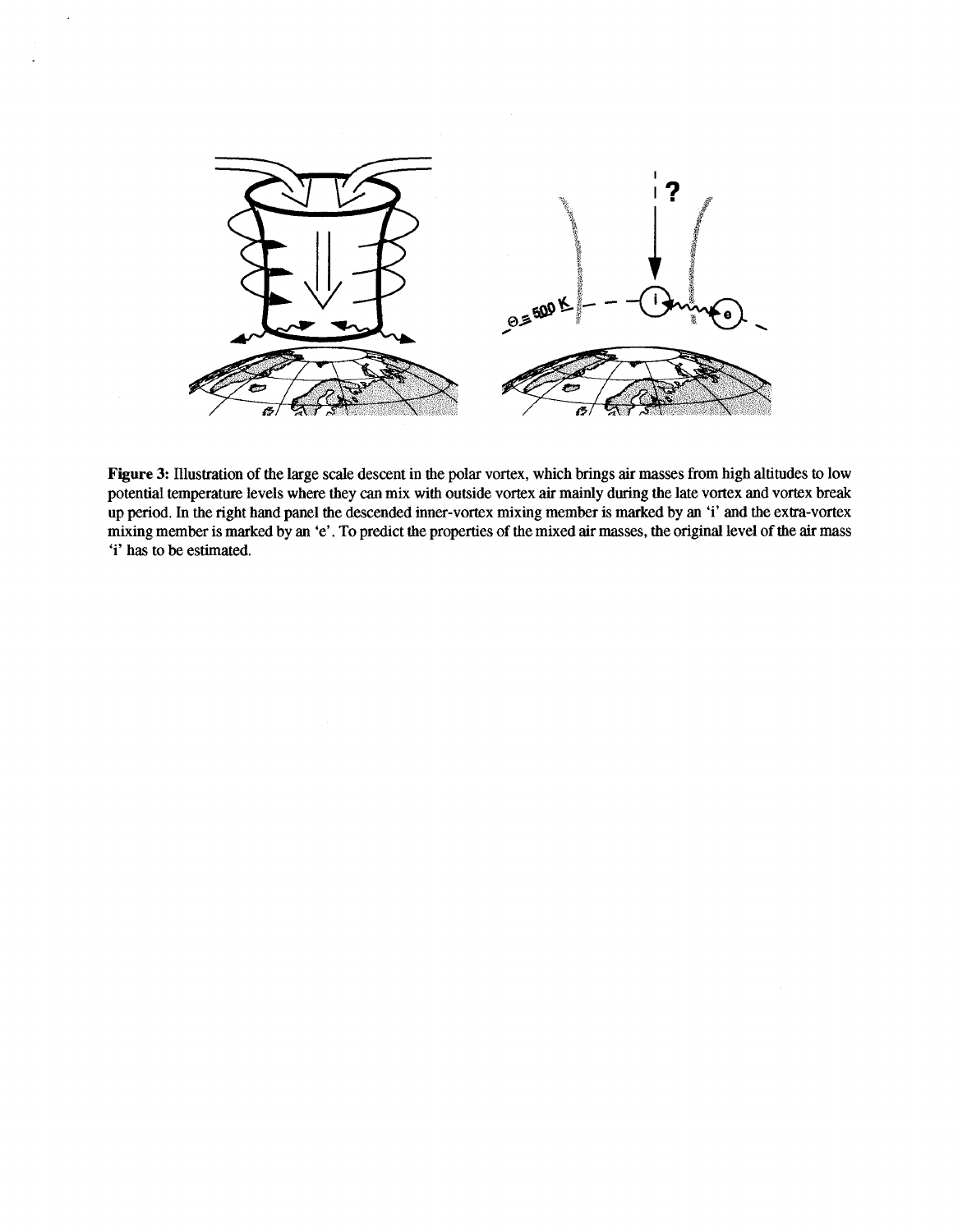

**Figure 4 CH4** / **N20** correltaion measured by the **MkIV** and the ER-2 **ALIAS** instrument on the same flight as in Figure **1.** The **1** *o* total uncertainty of both the **ALIAS CH4** and N20 measurements is 5% **(1%** precision). The error bars for the MkIV measurement denote the 1 $\sigma$  precision. The mixing line for the ER-2 measurements is indicated by the dotted line. The regions where the mixing line intersects the extra-vortex reference correlation denote the air masses that have mixed to produce the properties observed by the ER-2 along the mixing line. The inside and outside vortex mixing end-members are indicated. The altitudes and potential temperatures of the **MkIV** measurements in these regions are shown.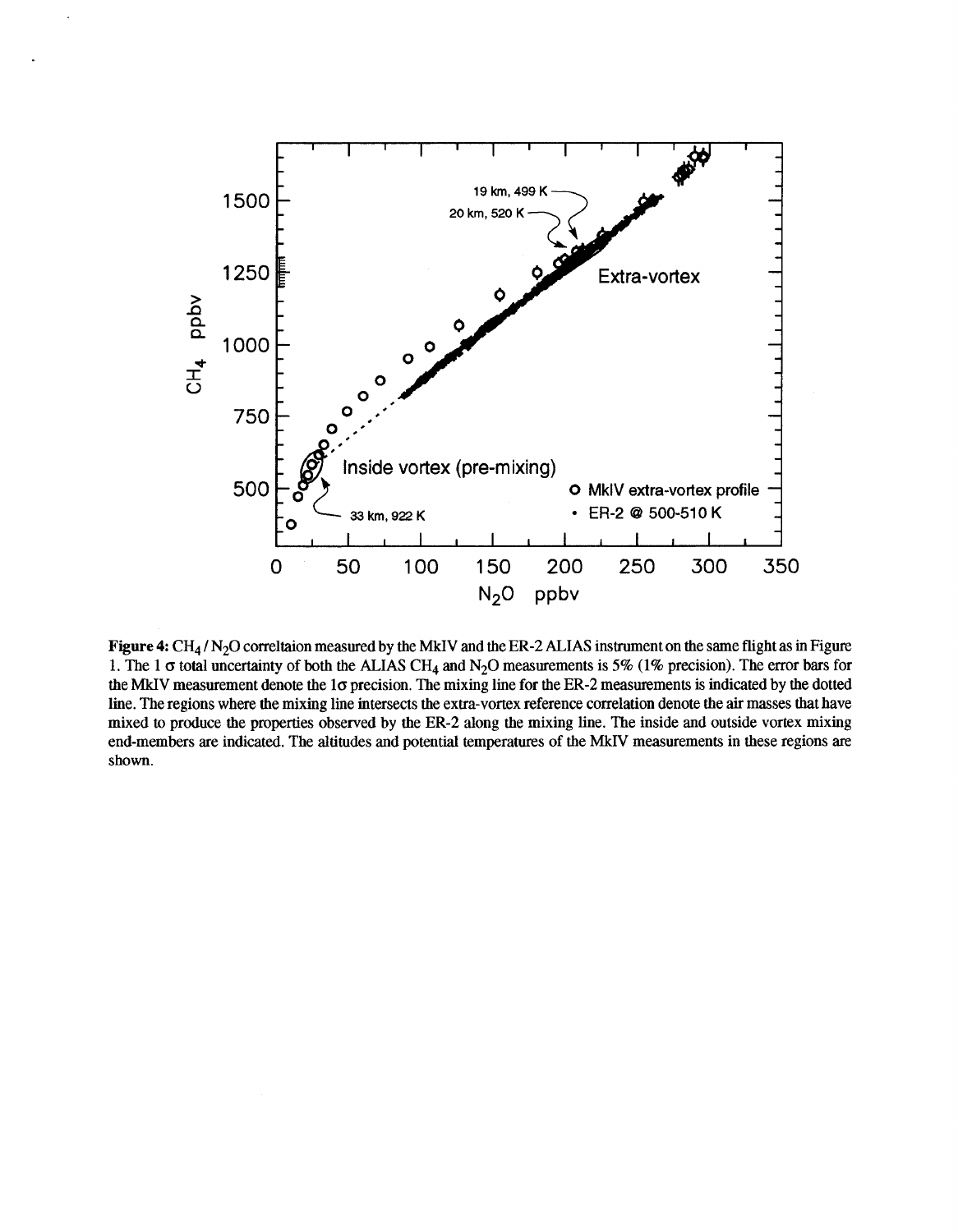

**Figure 5:** Measured and calculated quantities along the northbound track of the ER-2 flight on **April** 26, **1997.** The gray shaded areas give an estimate of the uncertainty based on the errors in the measurements and the uncertainty in defining the properties of the extr-vortex mixing end-member. (a) Potential vorticity  $(1 \text{ PVU} = 10^{-6} \text{ K} \cdot \text{m}^2 \cdot \text{s}^{-1} \cdot \text{kg}^{-1})$ , **(b)** Calculated pre-mixing **N20** level of the inner-vortex mixing end-member, (c) corresponding approximate early winter altitude of the inner vortex air, (d) fraction of inner-vortex air vs. extra-vortex air in the mixed sample, (e) NO<sub>v</sub><sup>\*</sup> which would have been predicted from the  $N_2O$  vmrs without considering mixing (blue),  $NO_y^*$  predicted with consideration of mixing (red), and NO<sub>y</sub> measured by the NOAA chemiluminescence instrument aboard the ER-2 (green).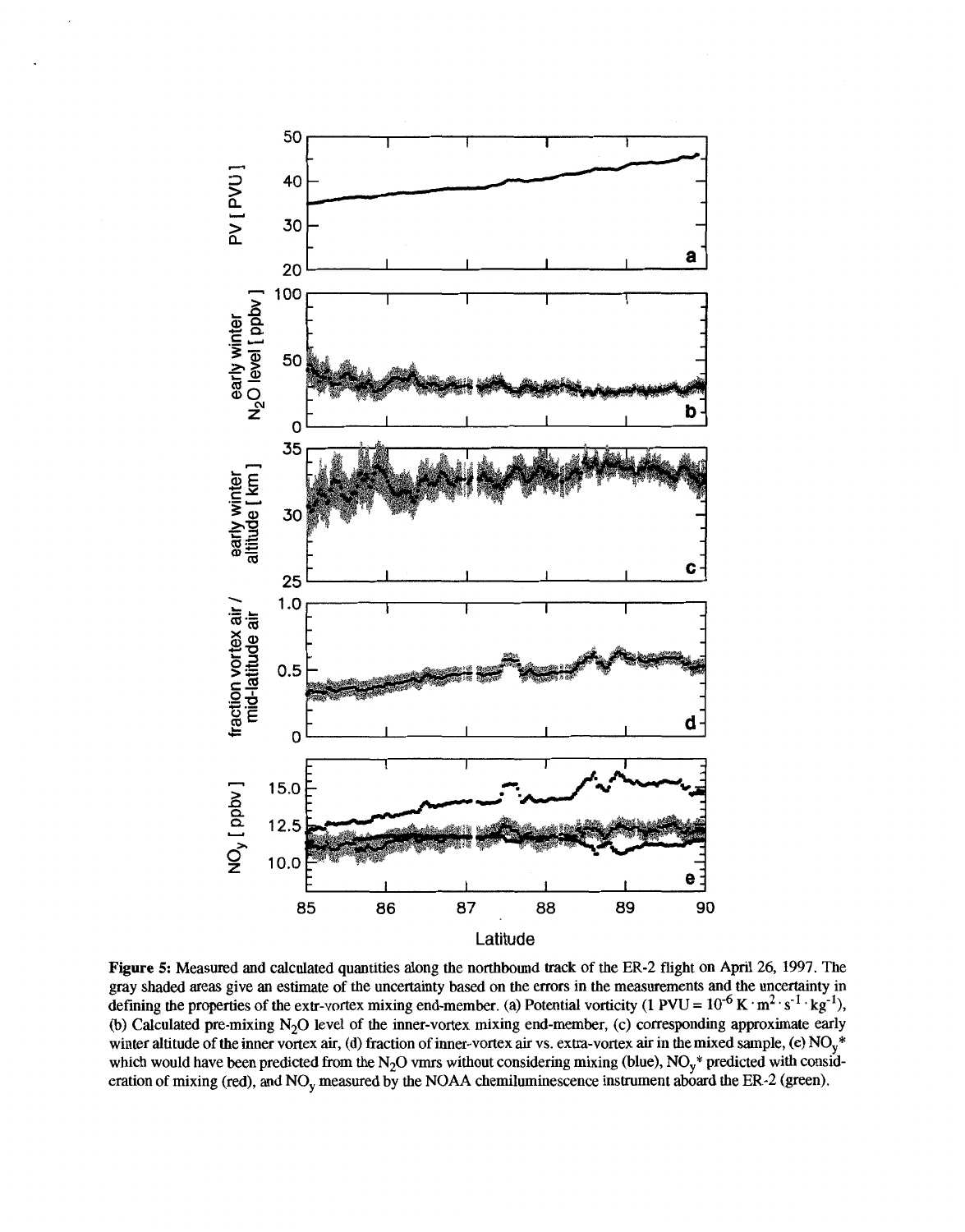

**Figure 6: MkIV and ER-2 measurements as in Figure 1. The NO<sub>y</sub> predicted for the air masses sampled by the ER-2** (defined as NO,\*, red) and its uncertainty (gray, c.f. Figure **5)** are compared with the measured NO,. NOy\* was calculated from the degree of descent and mixing derived from the CH<sub>4</sub>/N<sub>2</sub>O correlation. The NO<sub>y</sub> vs. NO<sub>y</sub>\* deficit at low N20 levels is interpreted as a signature of irreversible denitrification. The pre-mixing degree of denitrification in the air masses is estimated by a back-projection of the measured properties of the mixed sample to the inner-vortex mixing end-member properties (dashed lines). The estimated average pre-mixing degree of denitrification in the sampled air masses is indicated by the arrow. Since the air masses inside the vortex are rapidly mixed and the denitrification typically occurs inhomogenously, this degree of denitrification islikely the result of the mixing of more heavily denitrified air masses with less or non-denitrified inner vortex air.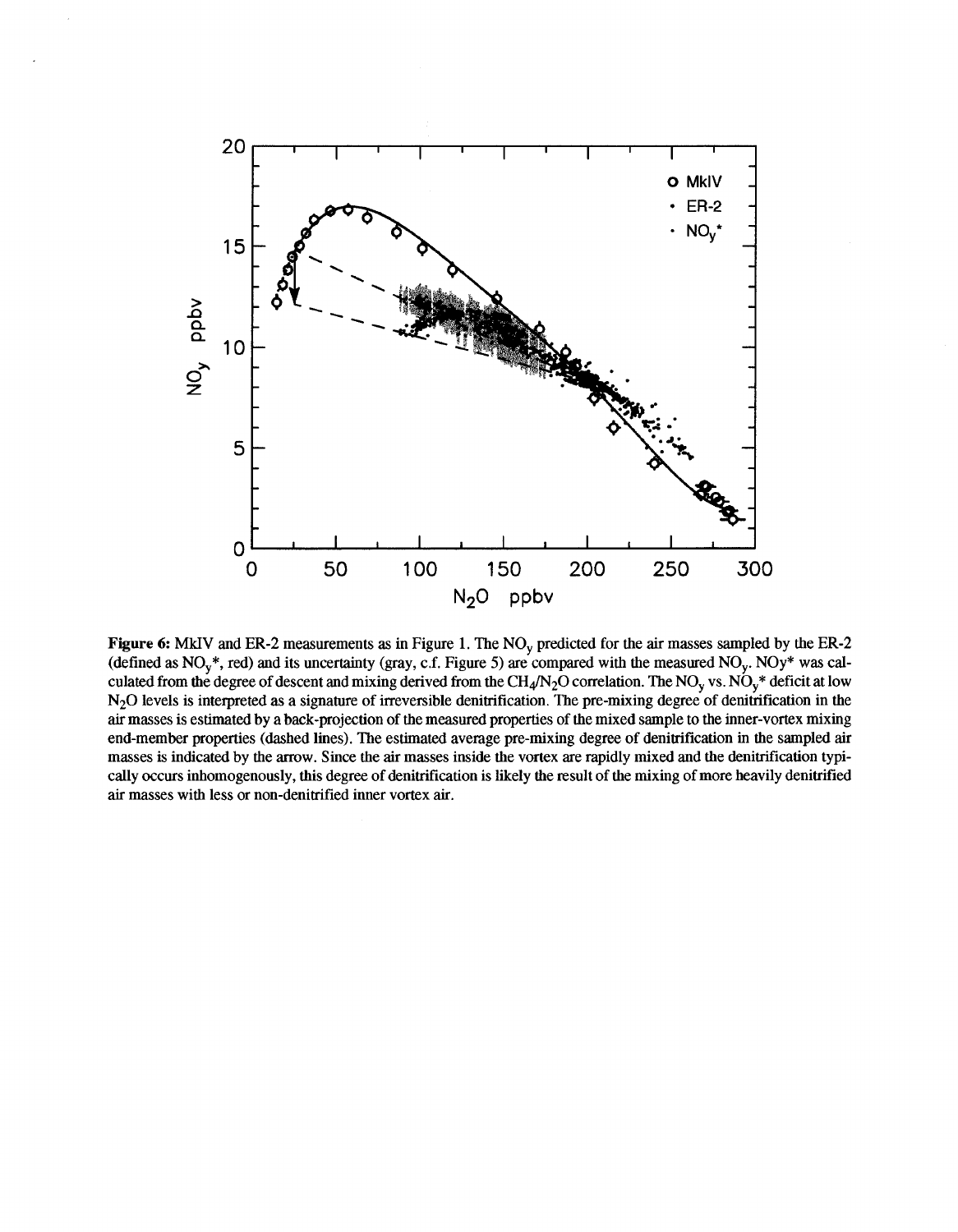

**Figure 7: As** Figure 5, but **for** the westbound portion **of** the **ER-2** flight at potential **temperatures of 510-530 K** near *65"* N **on June 30.** -> *Note: We will use longitude for the x-axis in the next version of thefigure* ! *Panel d will be changed (black will be removed, blue is wrong in this version)*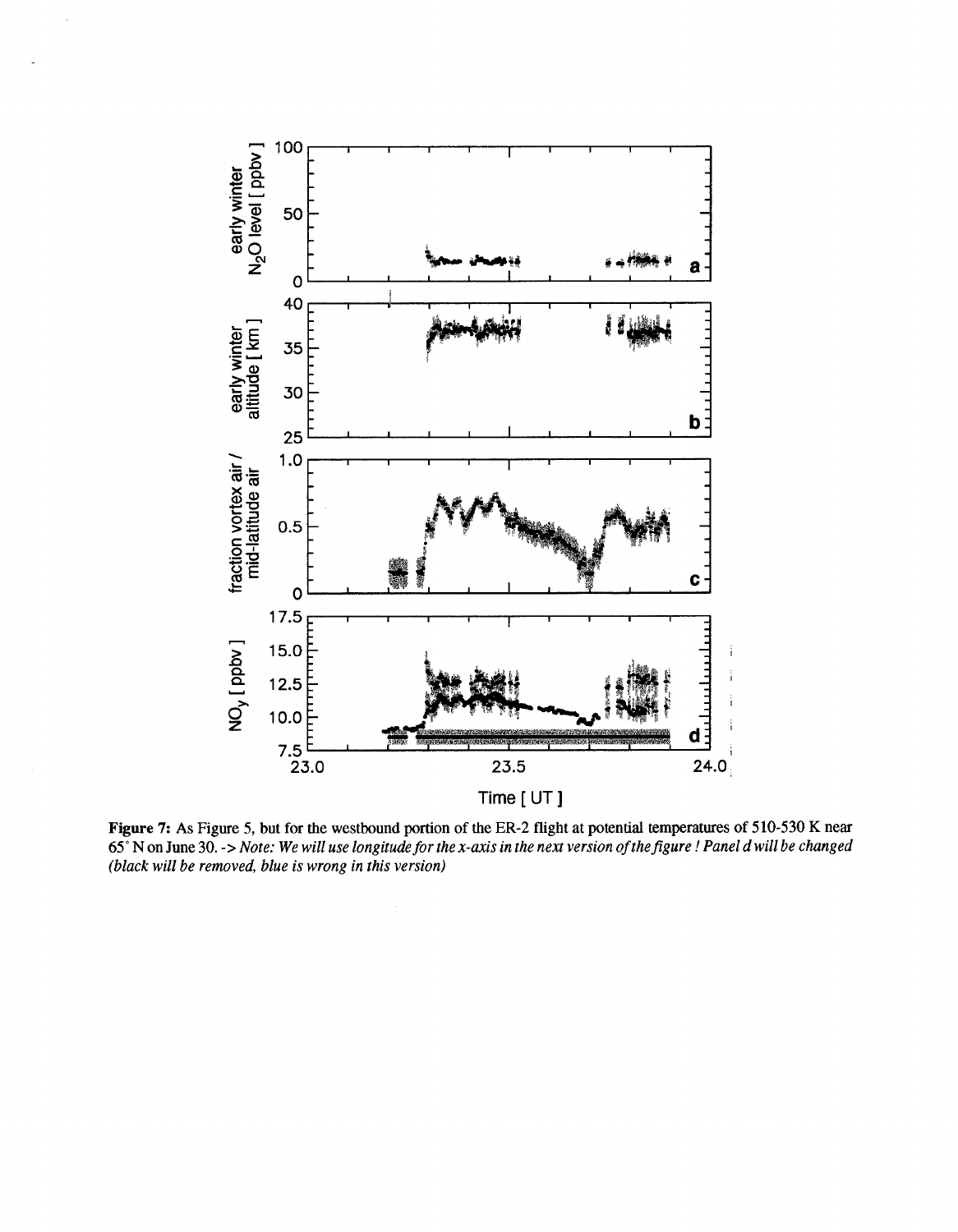

**Figure 8: As in Figure** *6,* **but for the ER-2 flight on June 30,** 1997. **The vortex remnants were encountered while the ER-2** was between potential temperatures of 510 and 530 K; only ER-2 measurements between these levels have been **plotted.** No **indication** for **denitrification is apparent.**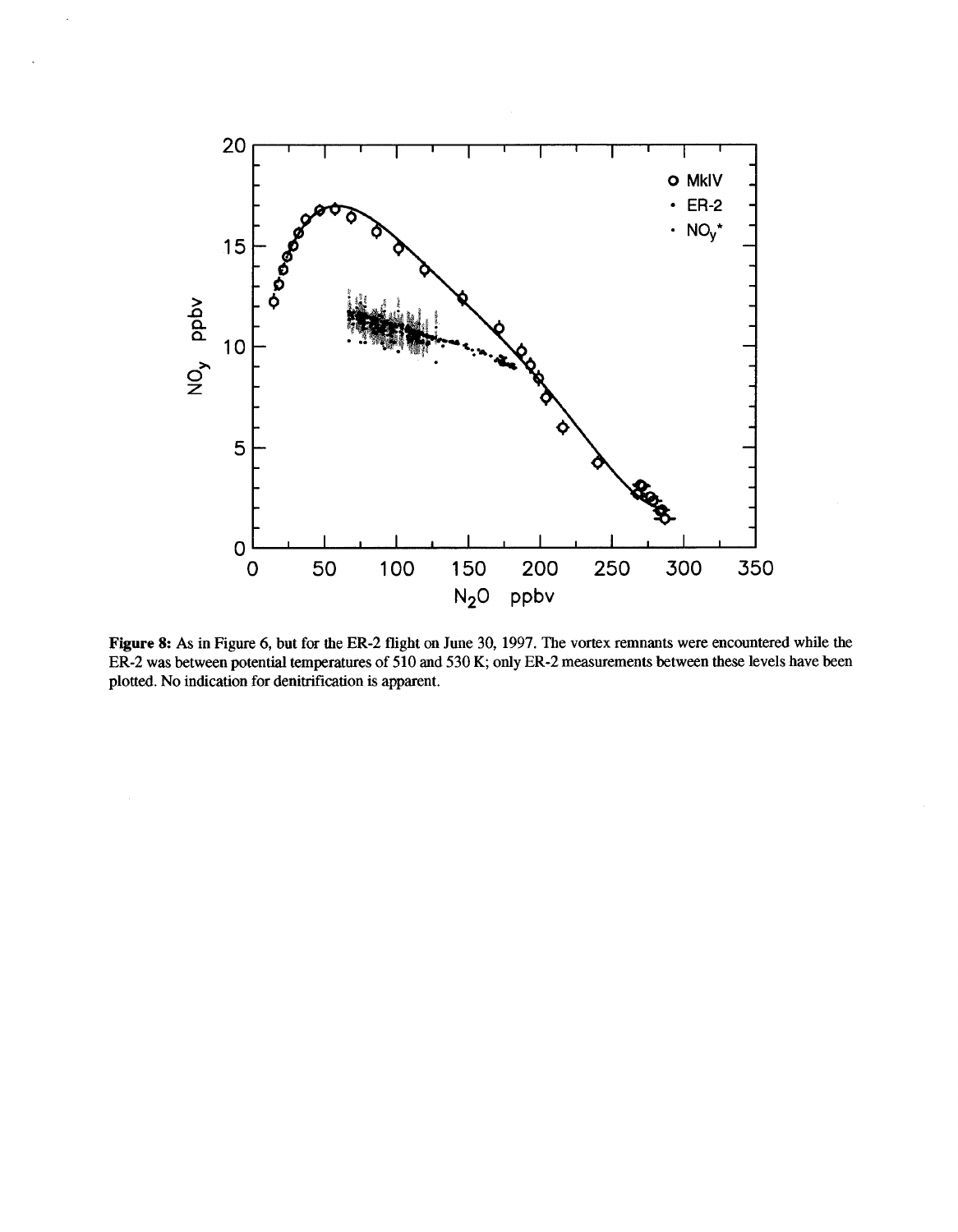

**Figure 9:** CH<sub>4</sub> / N<sub>2</sub>O correlation observed by the ALIAS II instrument during the OMS balloon flight on June 30, 1997, compared to the same MMV measurements shown in Figure **4.** The ALIAS I1 OMS data has been grouped into extra-vortex samples (black) and measurements obtained during the penetration of two distinct layers of vortex air remnants (green: 615-637 **K,** blue: 500-520 K). The observations within the vortex remnants reveal distinct mixing lines (dashed) for each potential temperature surface. Measurements from the MkIV instrument on May **8** are given in red. The potential temperatures of the MkIV data points at the intersections with the OMS mixing lines are indicated.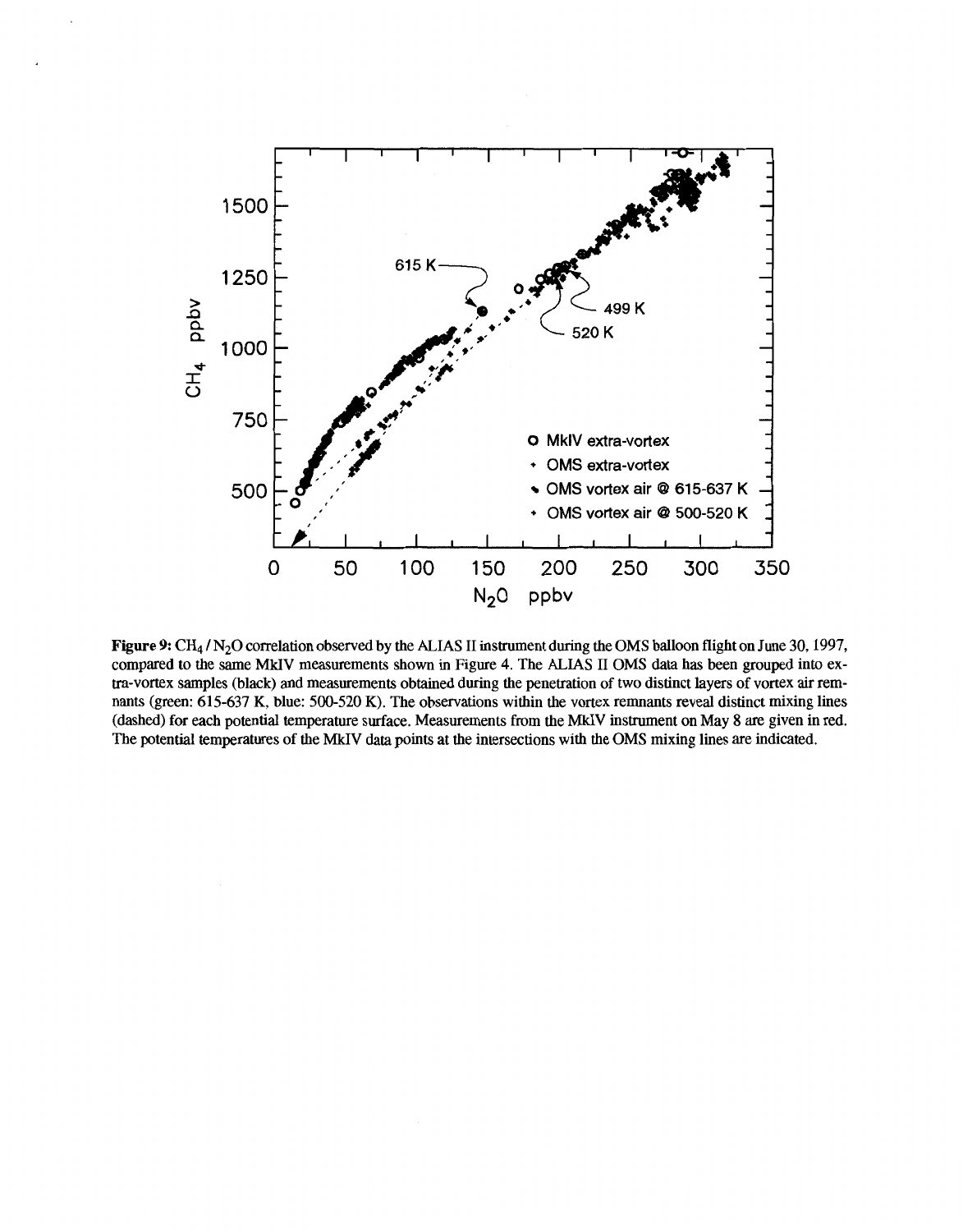

**Figure 10:** CH<sub>4</sub>/N<sub>2</sub>O correlation for the OMS encounter of vortex remnants at 615 - 637 K potential temperature **(green) compared with an extra-vortex reference correlation established by ATMOS/ATLAS-3 measurements obtained between 40 and 50" N in early November 1994 (blue dots, a fit to the data is plotted** as **blue line). The MkIV reference correlation from May 1997 is shown in red.**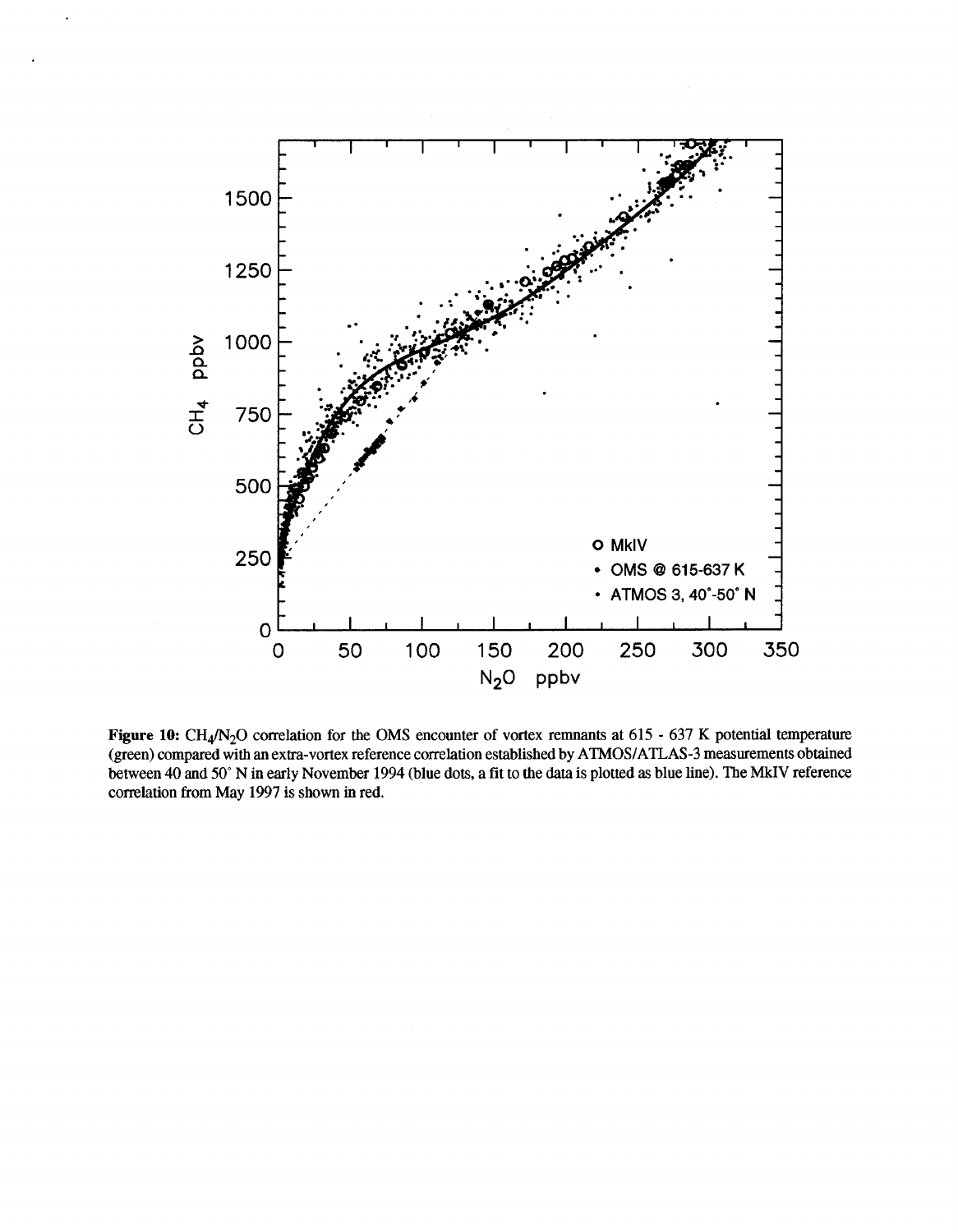

Figure 11: CH<sub>4</sub> profile measured by ATMOS/ATLAS-3 between 40 and 50° N in early November 1994. The vertical **line denotes the CH4 vmr** of **the pre-mixing inner-vortex end-member** of **the OMS mixing line observed at 615-637 K potential temperature.**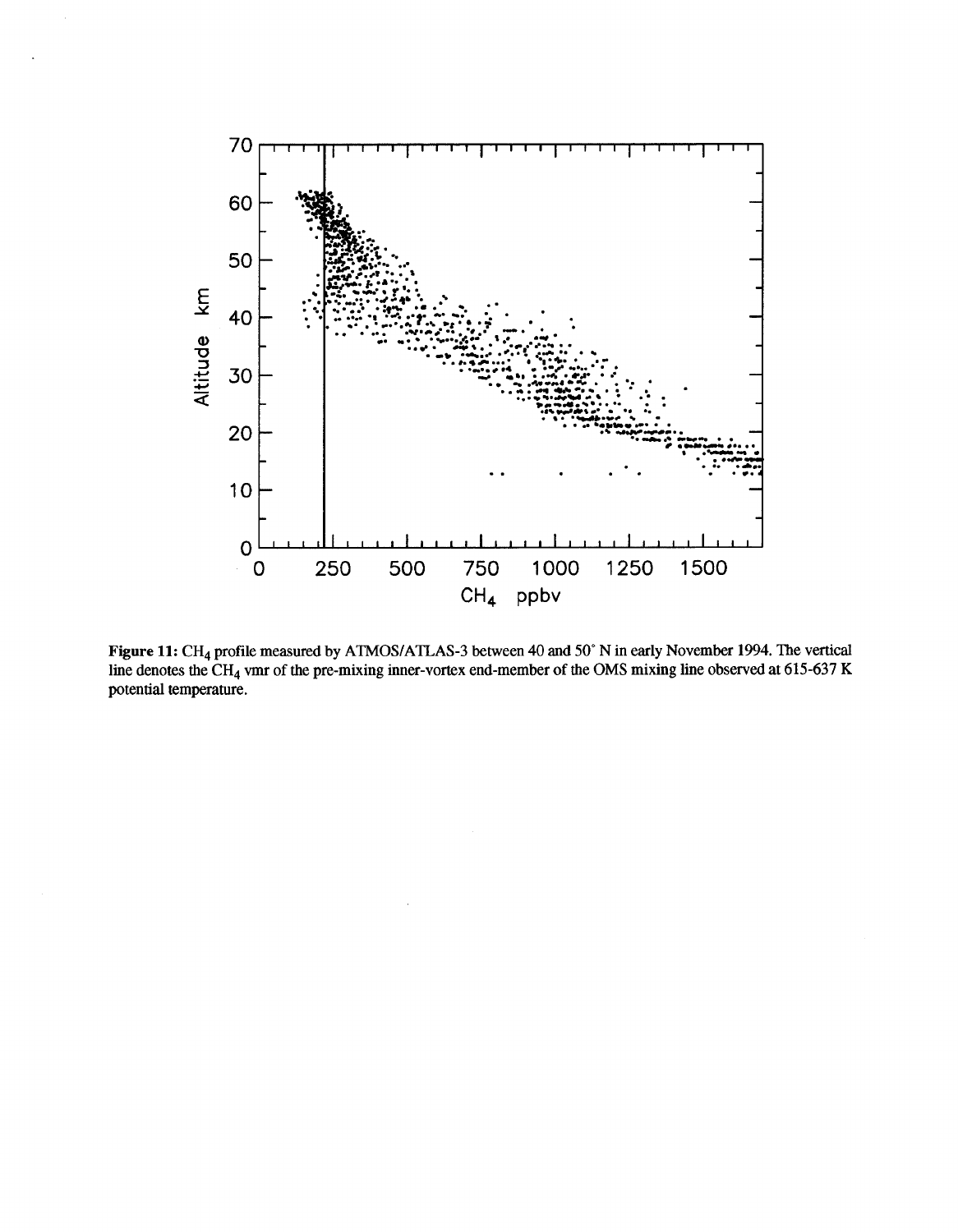

 $\ddot{\phantom{0}}$ 

**Figure 12: N0,/CH4 reference correlation measured by ATMOS/ATLAS-3 between** 40 **and 50" N in early November 1994. The fit to the data has been used to estimate the pre-mixing NO, vmr based on the estimated pre-mixing CH4 vmr (c.f. Figure 10).**